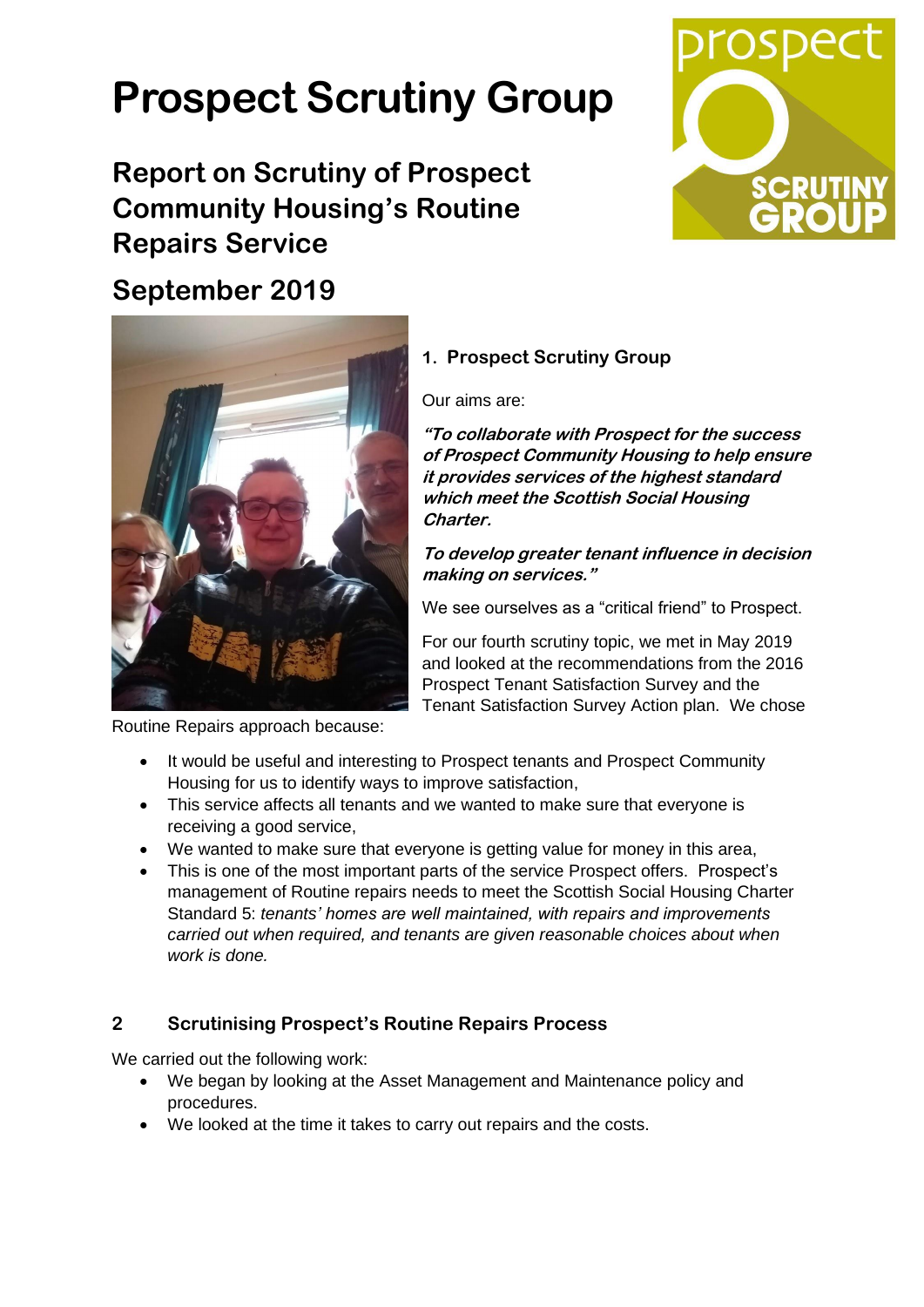- We compared Prospect's repairs performance to other associations using Housemark data and the Scottish Housing Regulator Arc data. We also looked at Prospect's performance information (Key Performance Indicator Reports).
- We looked at the tenant satisfaction survey outcomes to assess the quality of the work by looking at the time taken and the cost of the repairs.
- We spent time with Sandra Gray (Senior Admin Officer) who explained to us how the process works and the relationship with Prospect's contractors.
- We shadowed the Admin Officers team who take the calls and assess the urgency of the calls Nikki Ritchie, Sharon McClelland, Julie Bernard and Sandra when recording repairs. All information was kept confidential as we were aware of the need to comply with data protection laws.
- A challenge for this project was to get an understanding of the process without looking at individual tenants cases as we respect that Prospect needs to keep tenant information confidential. To resolve this issue, Cheryl agreed for us to visit her home for a repairs inspection.
- We spent time with Alan as he carried out a repairs inspection as a case study to see what his role in the process is. We visited Cheryl's property to inspect a window repair request.
- We spent time with Erin Mullen (Finance Officer) looking at the management accounts, specifically at the routine repairs budgets.
- Reviewed the complaints received by Prospect and the reasons for the complaints.

We would like to thank the members of the Prospect staff for spending time with us and answering our questions so fully.

#### **3 Findings and Recommendations**

Based on the work we undertook; we would like to share our findings and make the following recommendations:

#### **Routine Repairs**

#### **Findings:**

- Based on Housemark and Scottish Housing Regulator information, Prospect was one of the best performing organisations in terms of timescales to complete repairs. We found that higher performing landlords (in terms of satisfaction and timescales) had higher costs. We were happy with the balance.
- The Target Maintenance Response times in Appendix 2 of the Asset Management and Maintenance Police need updated as it refers to repairs that Prospect no longer carries out.
- We found out from our time spent with the reception staff that they take immediate action. Staff tried to help tenants to resolve the repair in the first instance and then logged repair requests as required. We thought the communications between staff and tenants was good. We didn't hear of any negative feedback from tenants about this service.
- It was interesting to see how the repairs process all works, how repairs are reported, logged and right through until the satisfaction surveys are issued. By shadowing staff, we got a better understanding of the process.
- Emergency repairs are attended to within 6 hours. It is not always necessary for the Maintenance Officer to attend as the contractor attends the repair.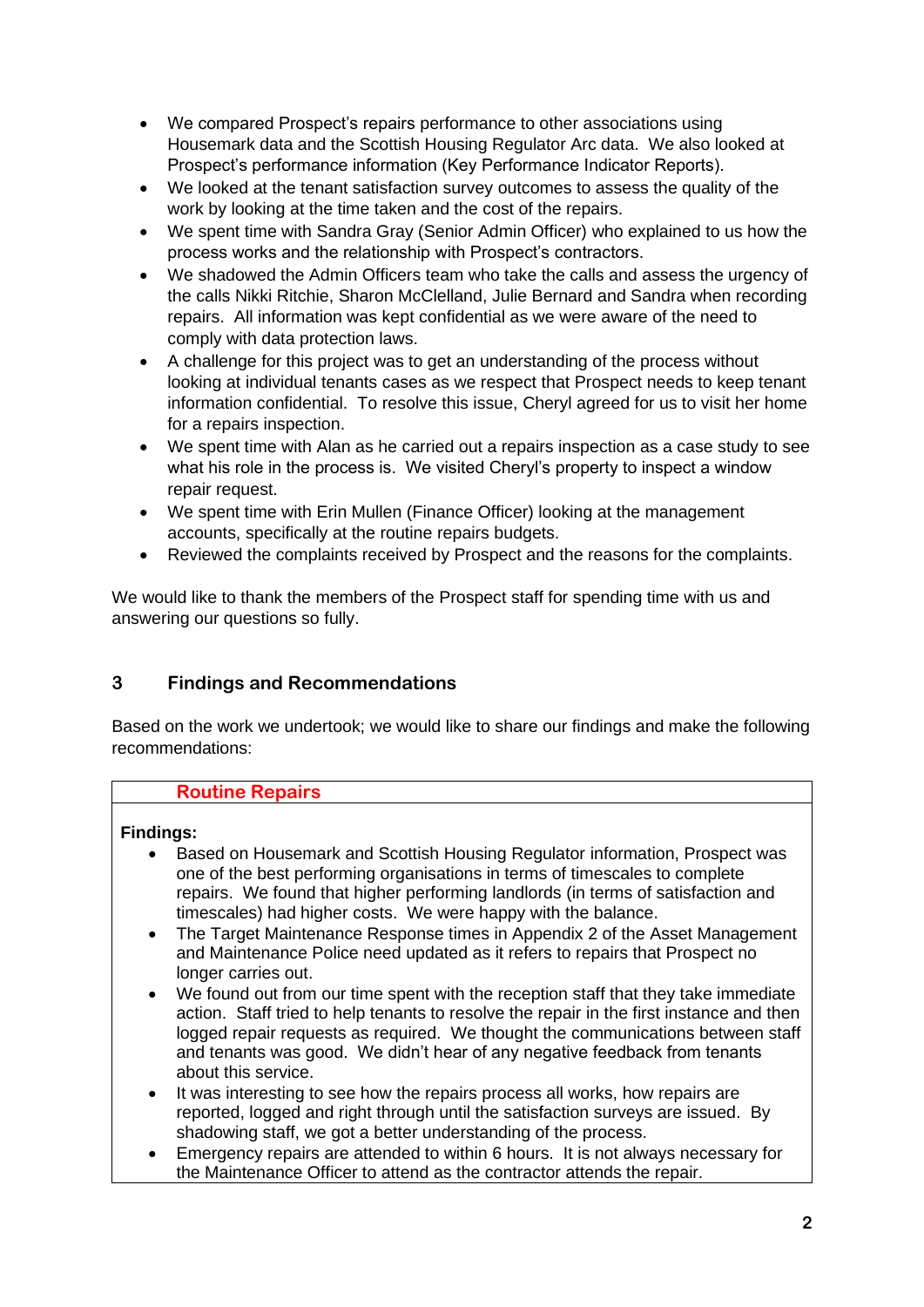- The support from the Maintenance Officer is good to avoid extra cost to the association as he is an expert and can identify what repairs are required. Looking at Cheryl's window was a good example as whilst you might have thought the window needed replaced, Alan was able to advise that it only needed some repairs. Therefore, his role is important in terms of cost savings.
- We talked about preventative work that Prospect takes to reduce costs, such as painting windows. This makes sure the windows last longer before they need replaced. We recognised the importance of the planned and preventative works Prospect carries out to reduce the cost of the routine repairs.
- We talked and recognised the importance of the relationship between the planned improvement works and routine repairs.
- Prospect used to find out about tenants' satisfaction by sending out letters, but we found out that the response levels were not great. Now, texts are sent instead which we think is an improvement as it is easier to respond, and tenants may feel more connected to Prospect by using this method. Then tenants are more likely to respond rather than ignoring a letter.
- We talked also about contractors using an iPad/portal/handheld device for the tenants to respond to the satisfaction levels at the time. Although we understand that this might incur an extra cost for Prospect.
- It's good that tenants can report their repairs online and use a Prospect account.
- It is good to have a variety of ways to report repairs, i.e. by phone, online, in person.
- Invoices are not always received each month from contractors. Staff can find out what has been ordered even though the invoices have not necessarily come in yet. There's a process to follow this up to make sure that Prospect don't get behind or miss invoice payments. We thought this process was tidy and neat.
- We looked at the management accounts and found out that everything is going to plan and the financial spend is on track. We found that the budgets were reasonable and the spend was in line with the anticipated budget so there were no surprises or concerns.
- We found that around 4% of repairs resulted in a complaint to the organisation. We felt this was a reasonable amount. The majority of complaints were about contractor issues, the second highest category was poor standard of repair however, compared to the total number of repairs, this was a very small number (1%), this links to our finding that Prospect provide a quality repairs service.

#### **Recommendations:**

- 1. When people move into their properties they should be shown where the main water valve is in case of emergency.
- 2. Update the Policy in Appendix 2 of the policy around Target Maintenance Response times as this was out of date.
- 3. Prospect should continue to offer a range of ways for tenants to report repairs.
- 4. Prospect should aim to reduce the use of paper communications where possible to reduce costs, consider the environment and because it will be a more effective approach than a letter for many tenants.

#### **4 Next Steps**

We have not made any significant recommendations, which we think is fine as we are happy with the routine repairs process and the way it is managed by Prospect. We found that the